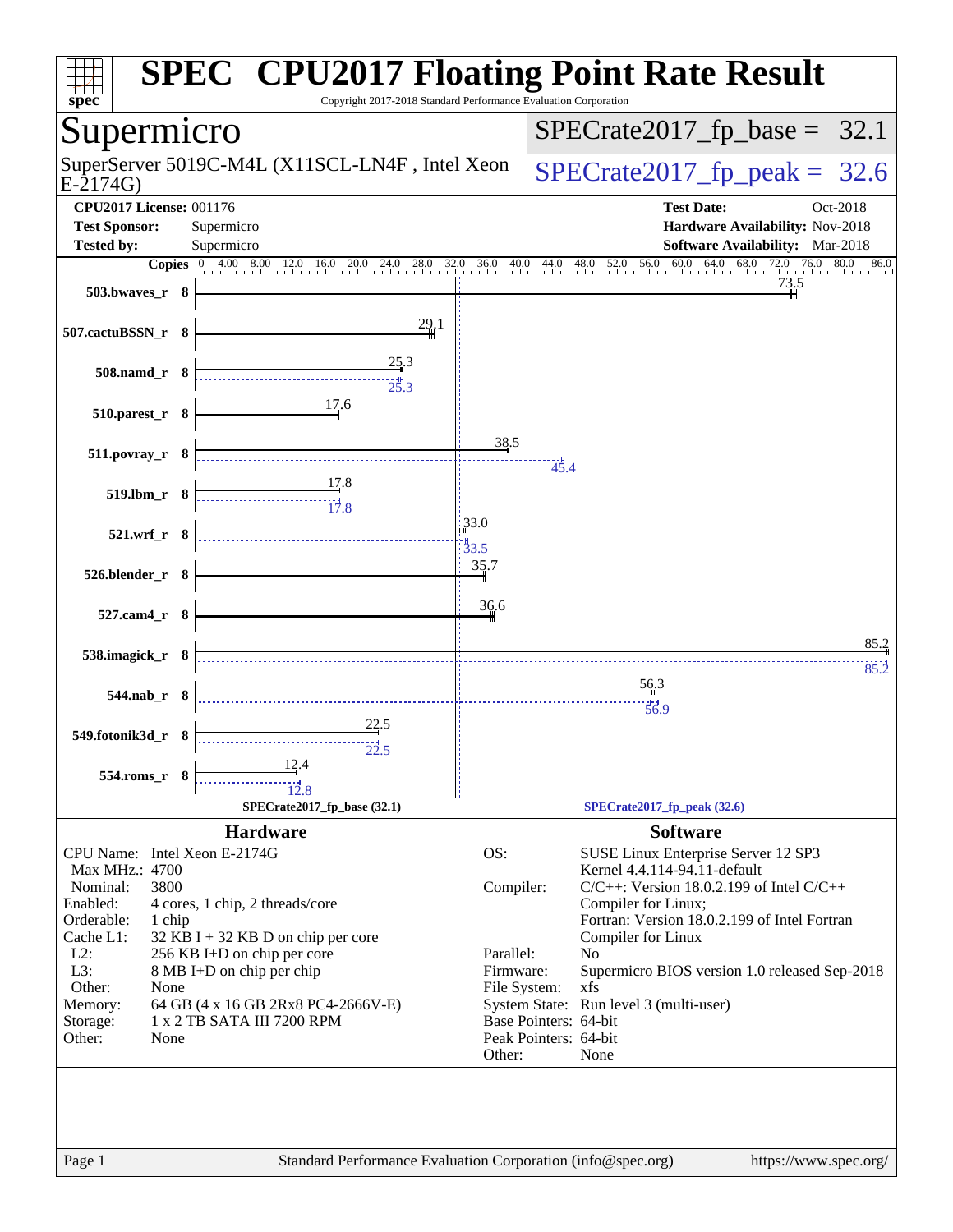

Copyright 2017-2018 Standard Performance Evaluation Corporation

### Supermicro

E-2174G) SuperServer 5019C-M4L (X11SCL-LN4F, Intel Xeon  $\big|$  [SPECrate2017\\_fp\\_peak =](http://www.spec.org/auto/cpu2017/Docs/result-fields.html#SPECrate2017fppeak) 32.6

 $SPECTate2017_fp\_base = 32.1$ 

**[CPU2017 License:](http://www.spec.org/auto/cpu2017/Docs/result-fields.html#CPU2017License)** 001176 **[Test Date:](http://www.spec.org/auto/cpu2017/Docs/result-fields.html#TestDate)** Oct-2018 **[Test Sponsor:](http://www.spec.org/auto/cpu2017/Docs/result-fields.html#TestSponsor)** Supermicro **[Hardware Availability:](http://www.spec.org/auto/cpu2017/Docs/result-fields.html#HardwareAvailability)** Nov-2018 **[Tested by:](http://www.spec.org/auto/cpu2017/Docs/result-fields.html#Testedby)** Supermicro **[Software Availability:](http://www.spec.org/auto/cpu2017/Docs/result-fields.html#SoftwareAvailability)** Mar-2018

#### **[Results Table](http://www.spec.org/auto/cpu2017/Docs/result-fields.html#ResultsTable)**

|                                | <b>Base</b>   |                |       |                |       | <b>Peak</b>    |       |               |                |              |                |              |                |              |
|--------------------------------|---------------|----------------|-------|----------------|-------|----------------|-------|---------------|----------------|--------------|----------------|--------------|----------------|--------------|
| <b>Benchmark</b>               | <b>Copies</b> | <b>Seconds</b> | Ratio | <b>Seconds</b> | Ratio | <b>Seconds</b> | Ratio | <b>Copies</b> | <b>Seconds</b> | <b>Ratio</b> | <b>Seconds</b> | <b>Ratio</b> | <b>Seconds</b> | <b>Ratio</b> |
| 503.bwaves_r                   | 8             | 1083           | 74.1  | 1092           | 73.5  | 1093           | 73.4  | 8             | 1083           | 74.1         | 1092           | 73.5         | 1093           | 73.4         |
| 507.cactuBSSN r                | 8             | 344            | 29.4  | 348            | 29.1  | 352            | 28.8  | 8             | 344            | 29.4         | 348            | 29.1         | 352            | 28.8         |
| $508$ .namd $r$                | 8             | 300            | 25.3  | 299            | 25.4  | 301            | 25.2  | 8             | 304            | 25.0         | 297            | 25.5         | 301            | 25.3         |
| 510.parest_r                   | 8             | 1192           | 17.6  | 1191           | 17.6  | 1185           | 17.7  | 8             | 1192           | 17.6         | 1191           | 17.6         | 1185           | 17.7         |
| 511.povray_r                   | 8             | 485            | 38.5  | 486            | 38.5  | 486            | 38.5  | 8             | 412            | 45.4         | 411            | 45.4         | 414            | 45.1         |
| 519.1bm_r                      | 8             | 474            | 17.8  | 474            | 17.8  | 474            | 17.8  | 8             | 474            | 17.8         | 474            | 17.8         | 475            | 17.8         |
| $521$ .wrf r                   | 8             | 550            | 32.6  | 542            | 33.0  | 539            | 33.3  | 8             | 535            | 33.5         | 538            | 33.3         | 535            | 33.5         |
| 526.blender r                  | 8             | 343            | 35.5  | 341            | 35.8  | 341            | 35.7  | 8             | 343            | 35.5         | 341            | 35.8         | 341            | 35.7         |
| 527.cam4_r                     | 8             | 382            | 36.6  | 380            | 36.8  | 385            | 36.4  | 8             | 382            | 36.6         | 380            | 36.8         | 385            | 36.4         |
| 538.imagick_r                  | 8             | 233            | 85.5  | 234            | 85.2  | 233            | 85.2  | 8             | 233            | 85.2         | 233            | 85.3         | 233            | 85.2         |
| $544$ .nab_r                   | 8             | 239            | 56.3  | 239            | 56.3  | 238            | 56.5  | 8             | 240            | 56.1         | 236            | 57.1         | 236            | 56.9         |
| 549.fotonik3d_r                | 8             | 1386           | 22.5  | 1385           | 22.5  | 1385           | 22.5  | 8             | 1384           | 22.5         | 1385           | 22.5         | 1386           | 22.5         |
| $554$ .roms $r$                | 8             | 1022           | 12.4  | 1017           | 12.5  | 1024           | 12.4  | 8             | 988            | 12.9         | <u>990</u>     | <u>12.8</u>  | 992            | 12.8         |
| SPECrate2017_fp_base =<br>32.1 |               |                |       |                |       |                |       |               |                |              |                |              |                |              |

**[SPECrate2017\\_fp\\_peak =](http://www.spec.org/auto/cpu2017/Docs/result-fields.html#SPECrate2017fppeak) 32.6**

Results appear in the [order in which they were run](http://www.spec.org/auto/cpu2017/Docs/result-fields.html#RunOrder). Bold underlined text [indicates a median measurement](http://www.spec.org/auto/cpu2017/Docs/result-fields.html#Median).

### **[Submit Notes](http://www.spec.org/auto/cpu2017/Docs/result-fields.html#SubmitNotes)**

 The taskset mechanism was used to bind copies to processors. The config file option 'submit' was used to generate taskset commands to bind each copy to a specific processor. For details, please see the config file.

### **[Operating System Notes](http://www.spec.org/auto/cpu2017/Docs/result-fields.html#OperatingSystemNotes)**

Stack size set to unlimited using "ulimit -s unlimited"

#### **[General Notes](http://www.spec.org/auto/cpu2017/Docs/result-fields.html#GeneralNotes)**

Environment variables set by runcpu before the start of the run: LD\_LIBRARY\_PATH = "/home/cpu2017/lib/ia32:/home/cpu2017/lib/intel64:/home/cpu2017/je5.0.1-32:/home/cpu2017/je5.0.1-64"

 Binaries compiled on a system with 1x Intel Core i7-6700K CPU + 32GB RAM memory using Redhat Enterprise Linux 7.5 Transparent Huge Pages enabled by default Prior to runcpu invocation Filesystem page cache synced and cleared with: sync; echo 3> /proc/sys/vm/drop\_caches

 Yes: The test sponsor attests, as of date of publication, that CVE-2017-5754 (Meltdown) is mitigated in the system as tested and documented.

**(Continued on next page)**

| Page 2 | Standard Performance Evaluation Corporation (info@spec.org) | https://www.spec.org/ |
|--------|-------------------------------------------------------------|-----------------------|
|--------|-------------------------------------------------------------|-----------------------|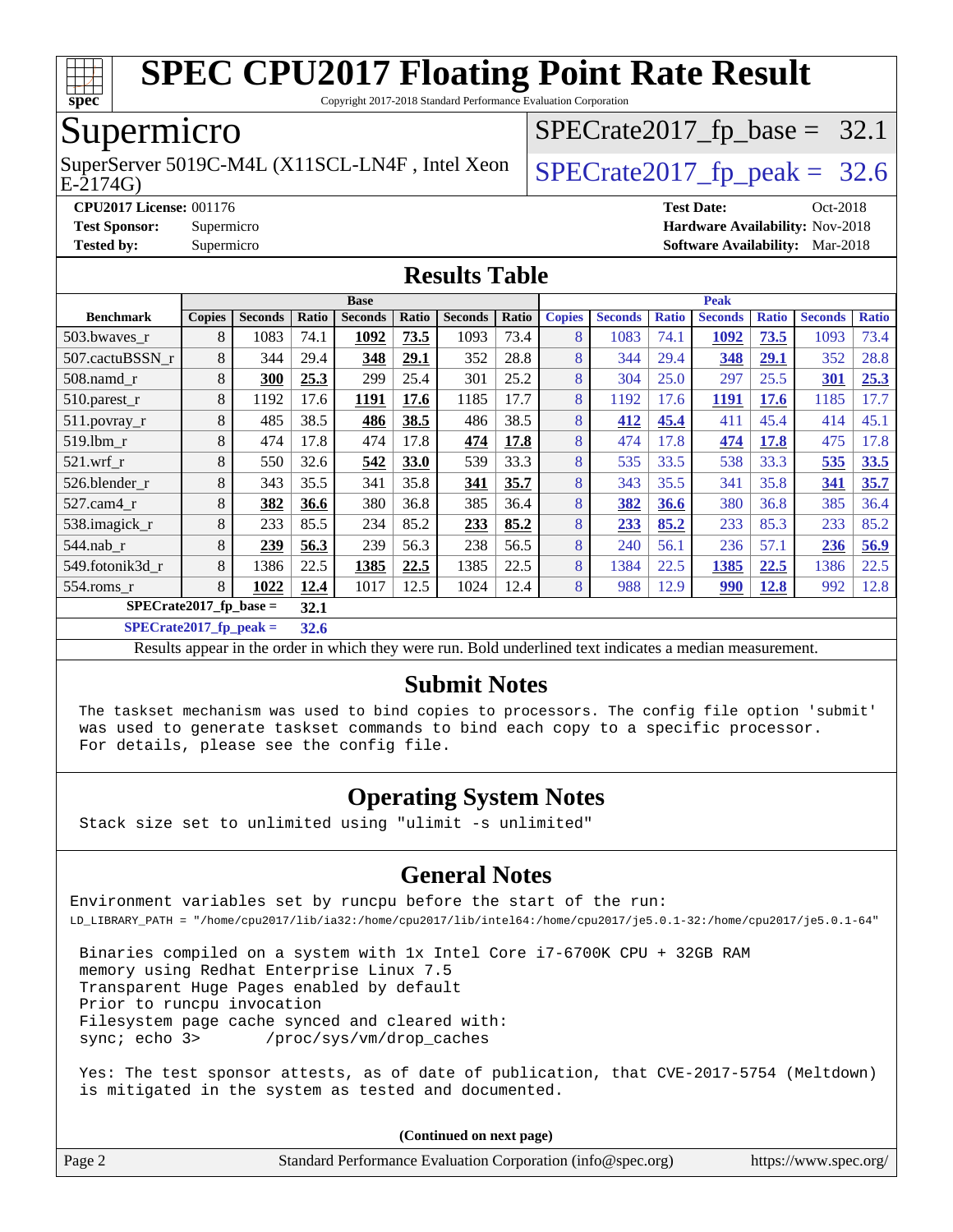

Copyright 2017-2018 Standard Performance Evaluation Corporation

### Supermicro

SuperServer 5019C-M4L (X11SCL-LN4F, Intel Xeon  $\big|$  [SPECrate2017\\_fp\\_peak =](http://www.spec.org/auto/cpu2017/Docs/result-fields.html#SPECrate2017fppeak) 32.6

 $SPECTate2017_fp\_base = 32.1$ 

E-2174G)

**[CPU2017 License:](http://www.spec.org/auto/cpu2017/Docs/result-fields.html#CPU2017License)** 001176 **[Test Date:](http://www.spec.org/auto/cpu2017/Docs/result-fields.html#TestDate)** Oct-2018 **[Test Sponsor:](http://www.spec.org/auto/cpu2017/Docs/result-fields.html#TestSponsor)** Supermicro **[Hardware Availability:](http://www.spec.org/auto/cpu2017/Docs/result-fields.html#HardwareAvailability)** Nov-2018 **[Tested by:](http://www.spec.org/auto/cpu2017/Docs/result-fields.html#Testedby)** Supermicro **[Software Availability:](http://www.spec.org/auto/cpu2017/Docs/result-fields.html#SoftwareAvailability)** Mar-2018

#### **[General Notes \(Continued\)](http://www.spec.org/auto/cpu2017/Docs/result-fields.html#GeneralNotes)**

 Yes: The test sponsor attests, as of date of publication, that CVE-2017-5753 (Spectre variant 1) is mitigated in the system as tested and documented. Yes: The test sponsor attests, as of date of publication, that CVE-2017-5715 (Spectre variant 2) is mitigated in the system as tested and documented.

#### **[Platform Notes](http://www.spec.org/auto/cpu2017/Docs/result-fields.html#PlatformNotes)**

Page 3 Standard Performance Evaluation Corporation [\(info@spec.org\)](mailto:info@spec.org) <https://www.spec.org/> Sysinfo program /home/cpu2017/bin/sysinfo Rev: r5797 of 2017-06-14 96c45e4568ad54c135fd618bcc091c0f running on linux-9m9c Thu Oct 11 05:33:28 2018 SUT (System Under Test) info as seen by some common utilities. For more information on this section, see <https://www.spec.org/cpu2017/Docs/config.html#sysinfo> From /proc/cpuinfo model name : Intel(R) Xeon(R) E-2174G CPU @ 3.80GHz 1 "physical id"s (chips) 8 "processors" cores, siblings (Caution: counting these is hw and system dependent. The following excerpts from /proc/cpuinfo might not be reliable. Use with caution.) cpu cores : 4 siblings : 8 physical 0: cores 0 1 2 3 From lscpu: Architecture: x86\_64 CPU op-mode(s): 32-bit, 64-bit<br>Byte Order: Little Endian Little Endian  $CPU(s):$  8 On-line CPU(s) list: 0-7 Thread(s) per core: 2 Core(s) per socket: 4  $Sockets(s):$  1 NUMA node(s): 1 Vendor ID: GenuineIntel CPU family: 6 Model: 158 Model name:  $Intel(R)$  Xeon(R) E-2174G CPU @ 3.80GHz Stepping: 10 CPU MHz: 4540.638 CPU max MHz: 4700.0000 CPU min MHz: 800.0000 BogoMIPS: 7583.99 Virtualization: VT-x L1d cache: 32K **(Continued on next page)**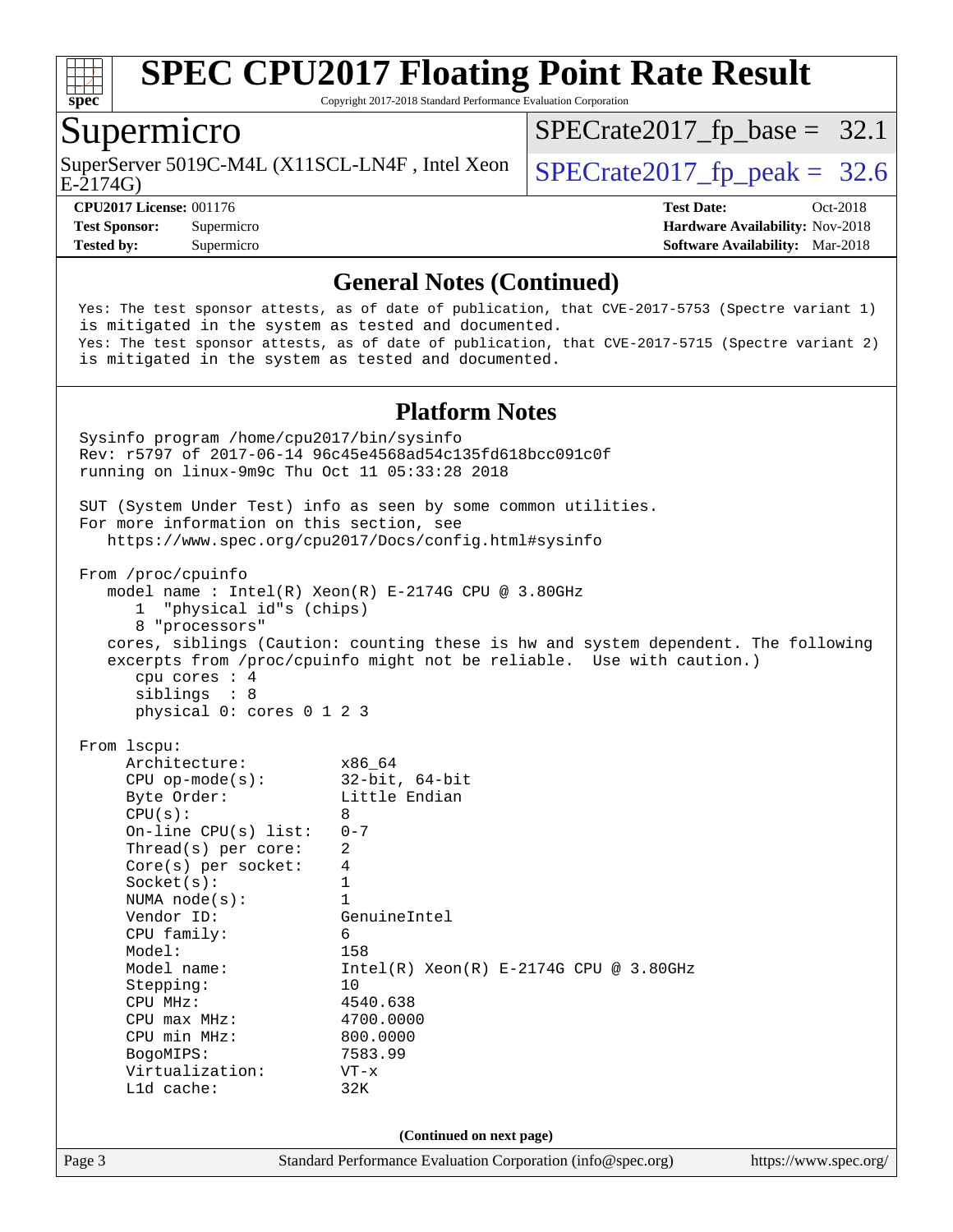

Copyright 2017-2018 Standard Performance Evaluation Corporation

### Supermicro

E-2174G) SuperServer 5019C-M4L (X11SCL-LN4F, Intel Xeon  $\big|$  SPECrate 2017 fp peak = 32.6

 $SPECTate2017_fp\_base = 32.1$ 

#### **[CPU2017 License:](http://www.spec.org/auto/cpu2017/Docs/result-fields.html#CPU2017License)** 001176 **[Test Date:](http://www.spec.org/auto/cpu2017/Docs/result-fields.html#TestDate)** Oct-2018

**[Test Sponsor:](http://www.spec.org/auto/cpu2017/Docs/result-fields.html#TestSponsor)** Supermicro **[Hardware Availability:](http://www.spec.org/auto/cpu2017/Docs/result-fields.html#HardwareAvailability)** Nov-2018 **[Tested by:](http://www.spec.org/auto/cpu2017/Docs/result-fields.html#Testedby)** Supermicro **[Software Availability:](http://www.spec.org/auto/cpu2017/Docs/result-fields.html#SoftwareAvailability)** Mar-2018

#### **[Platform Notes \(Continued\)](http://www.spec.org/auto/cpu2017/Docs/result-fields.html#PlatformNotes)**

L1i cache: 32K L2 cache: 256K L3 cache: 8192K NUMA node0 CPU(s): 0-7 Flags: fpu vme de pse tsc msr pae mce cx8 apic sep mtrr pge mca cmov

 pat pse36 clflush dts acpi mmx fxsr sse sse2 ss ht tm pbe syscall nx pdpe1gb rdtscp lm constant\_tsc art arch\_perfmon pebs bts rep\_good nopl xtopology nonstop\_tsc aperfmperf eagerfpu pni pclmulqdq dtes64 monitor ds\_cpl vmx smx est tm2 ssse3 sdbg fma cx16 xtpr pdcm pcid sse4\_1 sse4\_2 x2apic movbe popcnt tsc\_deadline\_timer aes xsave avx f16c rdrand lahf\_lm abm 3dnowprefetch ida arat epb invpcid\_single pln pts dtherm hwp hwp\_notify hwp\_act\_window hwp\_epp intel\_pt rsb\_ctxsw spec\_ctrl retpoline kaiser tpr\_shadow vnmi flexpriority ept vpid fsgsbase tsc\_adjust bmi1 hle avx2 smep bmi2 erms invpcid rtm mpx rdseed adx smap clflushopt xsaveopt xsavec xgetbv1

 /proc/cpuinfo cache data cache size : 8192 KB

0: 10

 From numactl --hardware WARNING: a numactl 'node' might or might not correspond to a physical chip.

 available: 1 nodes (0) node 0 cpus: 0 1 2 3 4 5 6 7 node 0 size: 64151 MB node 0 free: 54183 MB node distances: node 0

 From /proc/meminfo MemTotal: 65690984 kB HugePages\_Total: 0 Hugepagesize: 2048 kB

 /usr/bin/lsb\_release -d SUSE Linux Enterprise Server 12 SP3

 From /etc/\*release\* /etc/\*version\* SuSE-release: SUSE Linux Enterprise Server 12 (x86\_64) VERSION = 12 PATCHLEVEL = 3

# This file is deprecated and will be removed in a future service pack or release.

 # Please check /etc/os-release for details about this release. os-release: NAME="SLES"

```
 VERSION="12-SP3"
 VERSION_ID="12.3"
 PRETTY_NAME="SUSE Linux Enterprise Server 12 SP3"
```
**(Continued on next page)**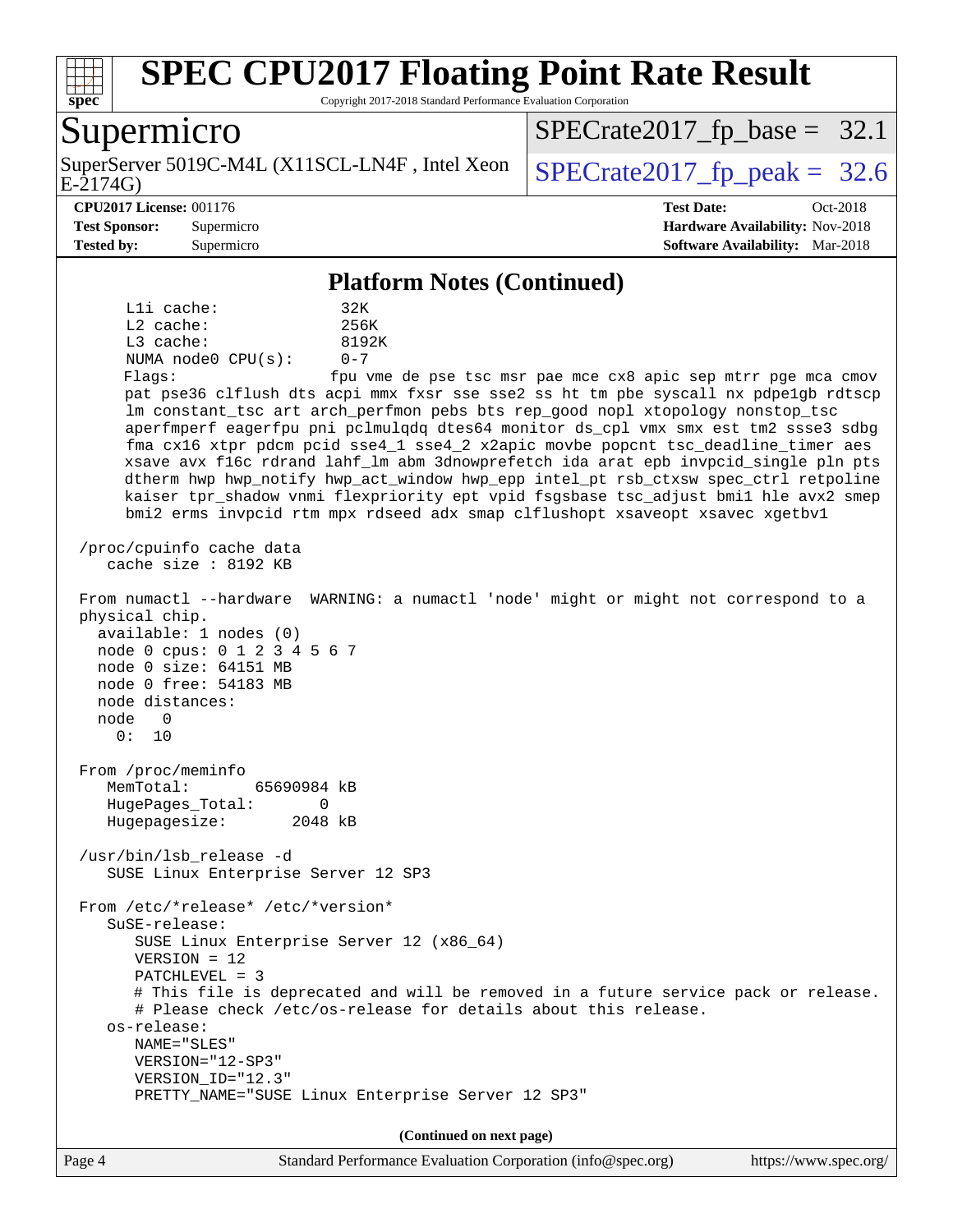

Copyright 2017-2018 Standard Performance Evaluation Corporation

### Supermicro

SuperServer 5019C-M4L (X11SCL-LN4F, Intel Xeon  $\big|$  [SPECrate2017\\_fp\\_peak =](http://www.spec.org/auto/cpu2017/Docs/result-fields.html#SPECrate2017fppeak) 32.6

 $SPECTate2017_fp\_base = 32.1$ 

E-2174G)

**[Tested by:](http://www.spec.org/auto/cpu2017/Docs/result-fields.html#Testedby)** Supermicro **[Software Availability:](http://www.spec.org/auto/cpu2017/Docs/result-fields.html#SoftwareAvailability)** Mar-2018

**[CPU2017 License:](http://www.spec.org/auto/cpu2017/Docs/result-fields.html#CPU2017License)** 001176 **[Test Date:](http://www.spec.org/auto/cpu2017/Docs/result-fields.html#TestDate)** Oct-2018 **[Test Sponsor:](http://www.spec.org/auto/cpu2017/Docs/result-fields.html#TestSponsor)** Supermicro **[Hardware Availability:](http://www.spec.org/auto/cpu2017/Docs/result-fields.html#HardwareAvailability)** Nov-2018

#### **[Platform Notes \(Continued\)](http://www.spec.org/auto/cpu2017/Docs/result-fields.html#PlatformNotes)**

 ID="sles" ANSI\_COLOR="0;32" CPE\_NAME="cpe:/o:suse:sles:12:sp3"

uname -a:

 Linux linux-9m9c 4.4.114-94.11-default #1 SMP Thu Feb 1 19:28:26 UTC 2018 (4309ff9) x86\_64 x86\_64 x86\_64 GNU/Linux

run-level 3 Oct 10 22:41

 SPEC is set to: /home/cpu2017 Filesystem Type Size Used Avail Use% Mounted on /dev/sda4 xfs 1.8T 123G 1.7T 7% /home

 Additional information from dmidecode follows. WARNING: Use caution when you interpret this section. The 'dmidecode' program reads system data which is "intended to allow hardware to be accurately determined", but the intent may not be met, as there are frequent changes to hardware, firmware, and the "DMTF SMBIOS" standard. BIOS American Megatrends Inc. 1.0 09/19/2018 Memory:

4x Micron 18ADF2G72AZ-2G6H1R 16 GB 2 rank 2667

(End of data from sysinfo program)

#### **[Compiler Version Notes](http://www.spec.org/auto/cpu2017/Docs/result-fields.html#CompilerVersionNotes)**

| 519.1bm_r(base)    538.imagick_r(base, peak)    544.nab_r(base, peak)<br>CC                   |  |  |  |  |  |  |
|-----------------------------------------------------------------------------------------------|--|--|--|--|--|--|
| $\text{ice}$ (ICC) 18.0.2 20180210                                                            |  |  |  |  |  |  |
| Copyright (C) 1985-2018 Intel Corporation. All rights reserved.                               |  |  |  |  |  |  |
|                                                                                               |  |  |  |  |  |  |
| $CC = 519.1$ bm $r(\text{peak})$                                                              |  |  |  |  |  |  |
| icc (ICC) 18.0.2 20180210<br>Copyright (C) 1985-2018 Intel Corporation. All rights reserved.  |  |  |  |  |  |  |
|                                                                                               |  |  |  |  |  |  |
| CXXC 508. namd $r(base)$ 510. parest $r(base, peak)$                                          |  |  |  |  |  |  |
| icpc (ICC) 18.0.2 20180210<br>Copyright (C) 1985-2018 Intel Corporation. All rights reserved. |  |  |  |  |  |  |
|                                                                                               |  |  |  |  |  |  |
| (Continued on next page)                                                                      |  |  |  |  |  |  |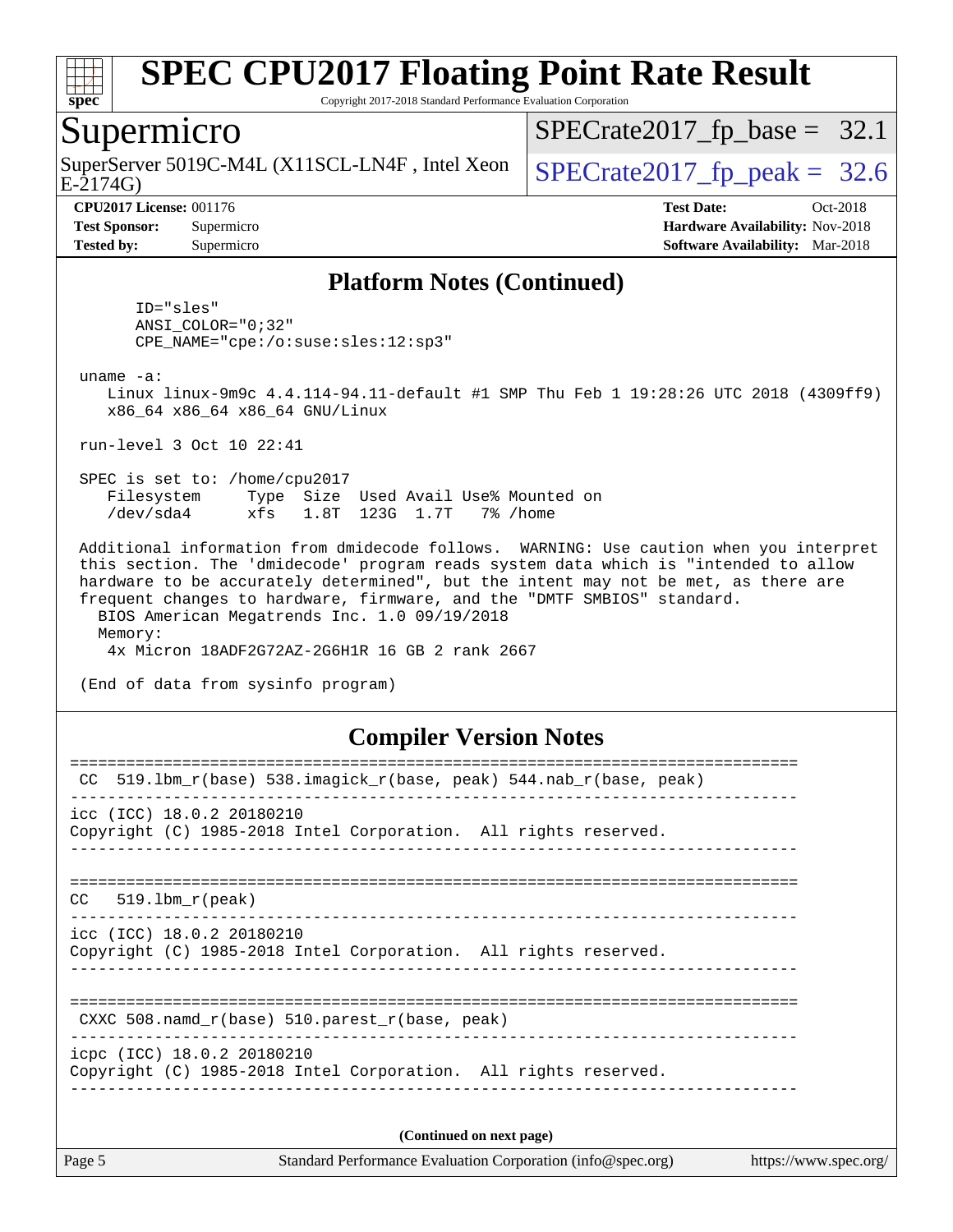

Copyright 2017-2018 Standard Performance Evaluation Corporation

# **Supermicro**

E-2174G) SuperServer 5019C-M4L (X11SCL-LN4F, Intel Xeon  $\sqrt{\text{SPECrate2017\_fp\_peak}} = 32.6$ 

 $SPECrate2017_fp\_base = 32.1$ 

**[CPU2017 License:](http://www.spec.org/auto/cpu2017/Docs/result-fields.html#CPU2017License)** 001176 **[Test Date:](http://www.spec.org/auto/cpu2017/Docs/result-fields.html#TestDate)** Oct-2018 **[Test Sponsor:](http://www.spec.org/auto/cpu2017/Docs/result-fields.html#TestSponsor)** Supermicro **[Hardware Availability:](http://www.spec.org/auto/cpu2017/Docs/result-fields.html#HardwareAvailability)** Nov-2018 **[Tested by:](http://www.spec.org/auto/cpu2017/Docs/result-fields.html#Testedby)** Supermicro **Supermicro [Software Availability:](http://www.spec.org/auto/cpu2017/Docs/result-fields.html#SoftwareAvailability)** Mar-2018

### **[Compiler Version Notes \(Continued\)](http://www.spec.org/auto/cpu2017/Docs/result-fields.html#CompilerVersionNotes)**

| Page 6 |                                                            | Standard Performance Evaluation Corporation (info@spec.org)     |  |                                                                          | https://www.spec.org/ |
|--------|------------------------------------------------------------|-----------------------------------------------------------------|--|--------------------------------------------------------------------------|-----------------------|
|        |                                                            | (Continued on next page)                                        |  |                                                                          |                       |
| FC     | 554.roms r(peak)                                           |                                                                 |  |                                                                          |                       |
|        |                                                            |                                                                 |  |                                                                          |                       |
|        | ifort (IFORT) 18.0.2 20180210                              | Copyright (C) 1985-2018 Intel Corporation. All rights reserved. |  |                                                                          |                       |
|        |                                                            |                                                                 |  | FC 503.bwaves_r(base, peak) 549.fotonik3d_r(base, peak) 554.roms_r(base) |                       |
|        |                                                            | Copyright (C) 1985-2018 Intel Corporation. All rights reserved. |  |                                                                          |                       |
|        | icc (ICC) 18.0.2 20180210<br>ifort (IFORT) 18.0.2 20180210 | Copyright (C) 1985-2018 Intel Corporation. All rights reserved. |  |                                                                          |                       |
|        | icpc (ICC) 18.0.2 20180210                                 | Copyright (C) 1985-2018 Intel Corporation. All rights reserved. |  |                                                                          |                       |
|        | FC 507.cactuBSSN_r(base, peak)                             |                                                                 |  |                                                                          |                       |
|        |                                                            | Copyright (C) 1985-2018 Intel Corporation. All rights reserved. |  |                                                                          |                       |
|        | icpc (ICC) 18.0.2 20180210<br>icc (ICC) 18.0.2 20180210    | Copyright (C) 1985-2018 Intel Corporation. All rights reserved. |  |                                                                          |                       |
| CC     | $511. povray_r (peak)$                                     |                                                                 |  |                                                                          |                       |
|        |                                                            | Copyright (C) 1985-2018 Intel Corporation. All rights reserved. |  |                                                                          |                       |
|        | icpc (ICC) 18.0.2 20180210<br>icc (ICC) 18.0.2 20180210    | Copyright (C) 1985-2018 Intel Corporation. All rights reserved. |  |                                                                          |                       |
| CC.    |                                                            | 511.povray_r(base) 526.blender_r(base, peak)                    |  |                                                                          |                       |
|        |                                                            | Copyright (C) 1985-2018 Intel Corporation. All rights reserved. |  |                                                                          |                       |
|        | icpc (ICC) 18.0.2 20180210                                 |                                                                 |  |                                                                          |                       |
|        | $CXXC 508.namd_r (peak)$                                   |                                                                 |  |                                                                          |                       |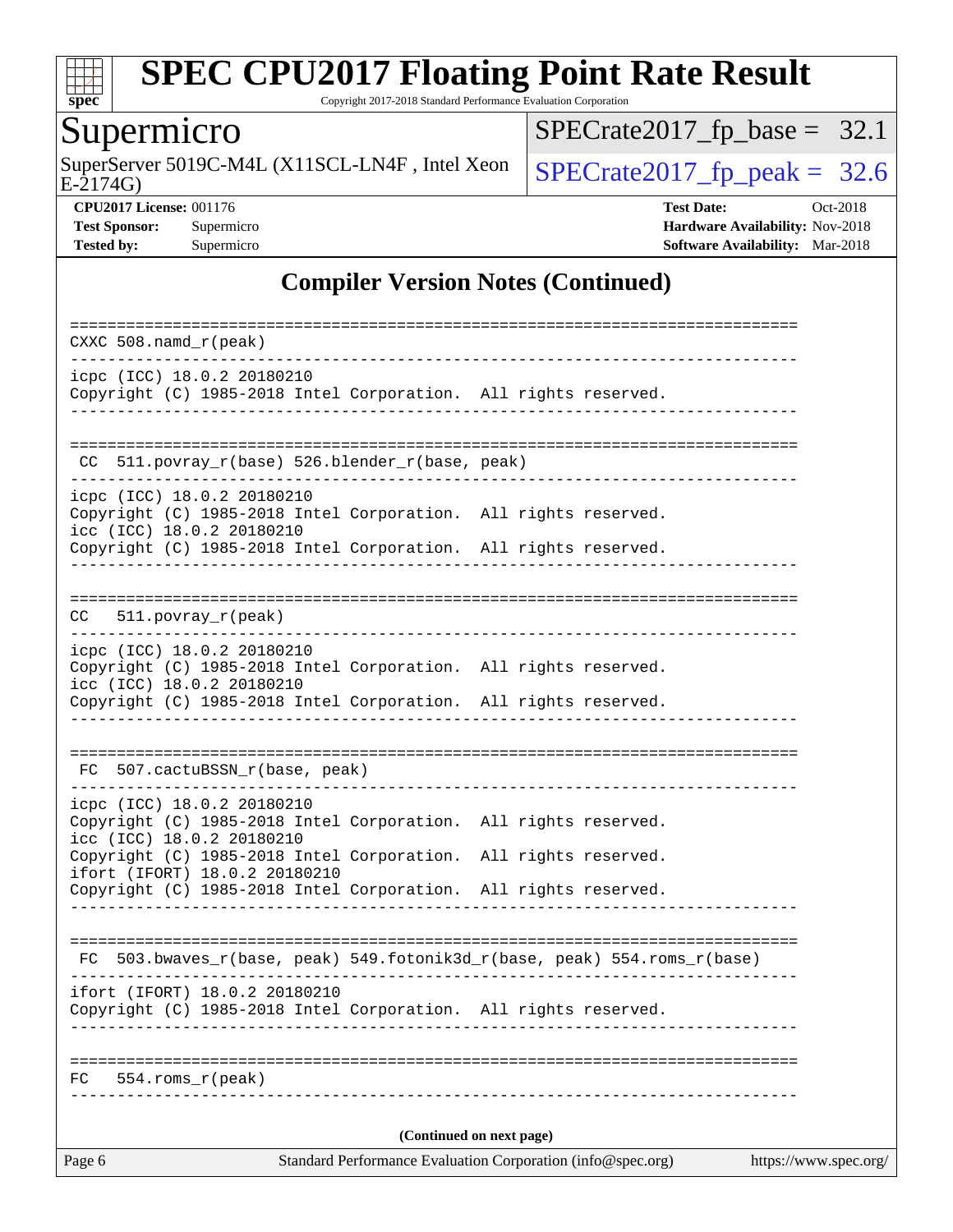

Copyright 2017-2018 Standard Performance Evaluation Corporation

### Supermicro

SuperServer 5019C-M4L (X11SCL-LN4F, Intel Xeon  $\big|$  [SPECrate2017\\_fp\\_peak =](http://www.spec.org/auto/cpu2017/Docs/result-fields.html#SPECrate2017fppeak) 32.6

 $SPECTate2017_fp\_base = 32.1$ 

E-2174G)

**[CPU2017 License:](http://www.spec.org/auto/cpu2017/Docs/result-fields.html#CPU2017License)** 001176 **[Test Date:](http://www.spec.org/auto/cpu2017/Docs/result-fields.html#TestDate)** Oct-2018

**[Test Sponsor:](http://www.spec.org/auto/cpu2017/Docs/result-fields.html#TestSponsor)** Supermicro **[Hardware Availability:](http://www.spec.org/auto/cpu2017/Docs/result-fields.html#HardwareAvailability)** Nov-2018 **[Tested by:](http://www.spec.org/auto/cpu2017/Docs/result-fields.html#Testedby)** Supermicro **[Software Availability:](http://www.spec.org/auto/cpu2017/Docs/result-fields.html#SoftwareAvailability)** Mar-2018

### **[Compiler Version Notes \(Continued\)](http://www.spec.org/auto/cpu2017/Docs/result-fields.html#CompilerVersionNotes)**

| ifort (IFORT) 18.0.2 20180210<br>Copyright (C) 1985-2018 Intel Corporation. All rights reserved.                                       |  |
|----------------------------------------------------------------------------------------------------------------------------------------|--|
| CC $521.$ wrf r(base) 527.cam4 r(base)                                                                                                 |  |
| ifort (IFORT) 18.0.2 20180210<br>Copyright (C) 1985-2018 Intel Corporation. All rights reserved.<br>$\text{icc}$ (ICC) 18.0.2 20180210 |  |
| Copyright (C) 1985-2018 Intel Corporation. All rights reserved.                                                                        |  |
| $CC$ 521.wrf $r(\text{peak})$ 527.cam4 $r(\text{peak})$                                                                                |  |
| ifort (IFORT) 18.0.2 20180210<br>Copyright (C) 1985-2018 Intel Corporation. All rights reserved.<br>icc (ICC) 18.0.2 20180210          |  |
| Copyright (C) 1985-2018 Intel Corporation. All rights reserved.                                                                        |  |

### **[Base Compiler Invocation](http://www.spec.org/auto/cpu2017/Docs/result-fields.html#BaseCompilerInvocation)**

[C benchmarks](http://www.spec.org/auto/cpu2017/Docs/result-fields.html#Cbenchmarks): [icc -m64 -std=c11](http://www.spec.org/cpu2017/results/res2018q4/cpu2017-20181112-09632.flags.html#user_CCbase_intel_icc_64bit_c11_33ee0cdaae7deeeab2a9725423ba97205ce30f63b9926c2519791662299b76a0318f32ddfffdc46587804de3178b4f9328c46fa7c2b0cd779d7a61945c91cd35)

[C++ benchmarks:](http://www.spec.org/auto/cpu2017/Docs/result-fields.html#CXXbenchmarks) [icpc -m64](http://www.spec.org/cpu2017/results/res2018q4/cpu2017-20181112-09632.flags.html#user_CXXbase_intel_icpc_64bit_4ecb2543ae3f1412ef961e0650ca070fec7b7afdcd6ed48761b84423119d1bf6bdf5cad15b44d48e7256388bc77273b966e5eb805aefd121eb22e9299b2ec9d9)

[Fortran benchmarks](http://www.spec.org/auto/cpu2017/Docs/result-fields.html#Fortranbenchmarks): [ifort -m64](http://www.spec.org/cpu2017/results/res2018q4/cpu2017-20181112-09632.flags.html#user_FCbase_intel_ifort_64bit_24f2bb282fbaeffd6157abe4f878425411749daecae9a33200eee2bee2fe76f3b89351d69a8130dd5949958ce389cf37ff59a95e7a40d588e8d3a57e0c3fd751)

[Benchmarks using both Fortran and C](http://www.spec.org/auto/cpu2017/Docs/result-fields.html#BenchmarksusingbothFortranandC): [ifort -m64](http://www.spec.org/cpu2017/results/res2018q4/cpu2017-20181112-09632.flags.html#user_CC_FCbase_intel_ifort_64bit_24f2bb282fbaeffd6157abe4f878425411749daecae9a33200eee2bee2fe76f3b89351d69a8130dd5949958ce389cf37ff59a95e7a40d588e8d3a57e0c3fd751) [icc -m64 -std=c11](http://www.spec.org/cpu2017/results/res2018q4/cpu2017-20181112-09632.flags.html#user_CC_FCbase_intel_icc_64bit_c11_33ee0cdaae7deeeab2a9725423ba97205ce30f63b9926c2519791662299b76a0318f32ddfffdc46587804de3178b4f9328c46fa7c2b0cd779d7a61945c91cd35)

[Benchmarks using both C and C++](http://www.spec.org/auto/cpu2017/Docs/result-fields.html#BenchmarksusingbothCandCXX): [icpc -m64](http://www.spec.org/cpu2017/results/res2018q4/cpu2017-20181112-09632.flags.html#user_CC_CXXbase_intel_icpc_64bit_4ecb2543ae3f1412ef961e0650ca070fec7b7afdcd6ed48761b84423119d1bf6bdf5cad15b44d48e7256388bc77273b966e5eb805aefd121eb22e9299b2ec9d9) [icc -m64 -std=c11](http://www.spec.org/cpu2017/results/res2018q4/cpu2017-20181112-09632.flags.html#user_CC_CXXbase_intel_icc_64bit_c11_33ee0cdaae7deeeab2a9725423ba97205ce30f63b9926c2519791662299b76a0318f32ddfffdc46587804de3178b4f9328c46fa7c2b0cd779d7a61945c91cd35)

[Benchmarks using Fortran, C, and C++:](http://www.spec.org/auto/cpu2017/Docs/result-fields.html#BenchmarksusingFortranCandCXX) [icpc -m64](http://www.spec.org/cpu2017/results/res2018q4/cpu2017-20181112-09632.flags.html#user_CC_CXX_FCbase_intel_icpc_64bit_4ecb2543ae3f1412ef961e0650ca070fec7b7afdcd6ed48761b84423119d1bf6bdf5cad15b44d48e7256388bc77273b966e5eb805aefd121eb22e9299b2ec9d9) [icc -m64 -std=c11](http://www.spec.org/cpu2017/results/res2018q4/cpu2017-20181112-09632.flags.html#user_CC_CXX_FCbase_intel_icc_64bit_c11_33ee0cdaae7deeeab2a9725423ba97205ce30f63b9926c2519791662299b76a0318f32ddfffdc46587804de3178b4f9328c46fa7c2b0cd779d7a61945c91cd35) [ifort -m64](http://www.spec.org/cpu2017/results/res2018q4/cpu2017-20181112-09632.flags.html#user_CC_CXX_FCbase_intel_ifort_64bit_24f2bb282fbaeffd6157abe4f878425411749daecae9a33200eee2bee2fe76f3b89351d69a8130dd5949958ce389cf37ff59a95e7a40d588e8d3a57e0c3fd751)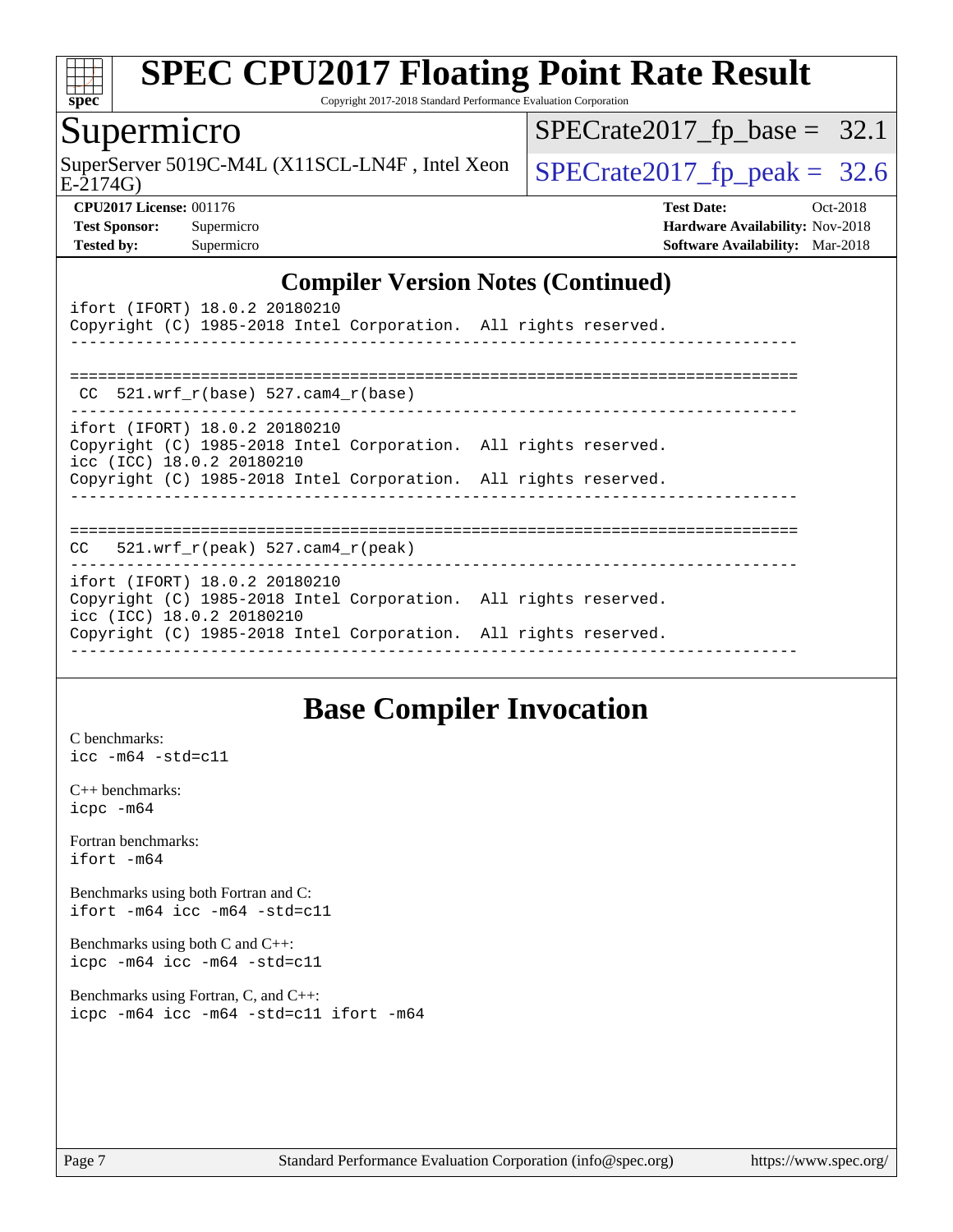

Copyright 2017-2018 Standard Performance Evaluation Corporation

### Supermicro

E-2174G) SuperServer 5019C-M4L (X11SCL-LN4F, Intel Xeon  $\big|$  SPECrate 2017 fp peak = 32.6

 $SPECrate2017_fp\_base = 32.1$ 

**[Tested by:](http://www.spec.org/auto/cpu2017/Docs/result-fields.html#Testedby)** Supermicro **[Software Availability:](http://www.spec.org/auto/cpu2017/Docs/result-fields.html#SoftwareAvailability)** Mar-2018

**[CPU2017 License:](http://www.spec.org/auto/cpu2017/Docs/result-fields.html#CPU2017License)** 001176 **[Test Date:](http://www.spec.org/auto/cpu2017/Docs/result-fields.html#TestDate)** Oct-2018 **[Test Sponsor:](http://www.spec.org/auto/cpu2017/Docs/result-fields.html#TestSponsor)** Supermicro **[Hardware Availability:](http://www.spec.org/auto/cpu2017/Docs/result-fields.html#HardwareAvailability)** Nov-2018

### **[Base Portability Flags](http://www.spec.org/auto/cpu2017/Docs/result-fields.html#BasePortabilityFlags)**

 503.bwaves\_r: [-DSPEC\\_LP64](http://www.spec.org/cpu2017/results/res2018q4/cpu2017-20181112-09632.flags.html#suite_basePORTABILITY503_bwaves_r_DSPEC_LP64) 507.cactuBSSN\_r: [-DSPEC\\_LP64](http://www.spec.org/cpu2017/results/res2018q4/cpu2017-20181112-09632.flags.html#suite_basePORTABILITY507_cactuBSSN_r_DSPEC_LP64) 508.namd\_r: [-DSPEC\\_LP64](http://www.spec.org/cpu2017/results/res2018q4/cpu2017-20181112-09632.flags.html#suite_basePORTABILITY508_namd_r_DSPEC_LP64) 510.parest\_r: [-DSPEC\\_LP64](http://www.spec.org/cpu2017/results/res2018q4/cpu2017-20181112-09632.flags.html#suite_basePORTABILITY510_parest_r_DSPEC_LP64) 511.povray\_r: [-DSPEC\\_LP64](http://www.spec.org/cpu2017/results/res2018q4/cpu2017-20181112-09632.flags.html#suite_basePORTABILITY511_povray_r_DSPEC_LP64) 519.lbm\_r: [-DSPEC\\_LP64](http://www.spec.org/cpu2017/results/res2018q4/cpu2017-20181112-09632.flags.html#suite_basePORTABILITY519_lbm_r_DSPEC_LP64) 521.wrf\_r: [-DSPEC\\_LP64](http://www.spec.org/cpu2017/results/res2018q4/cpu2017-20181112-09632.flags.html#suite_basePORTABILITY521_wrf_r_DSPEC_LP64) [-DSPEC\\_CASE\\_FLAG](http://www.spec.org/cpu2017/results/res2018q4/cpu2017-20181112-09632.flags.html#b521.wrf_r_baseCPORTABILITY_DSPEC_CASE_FLAG) [-convert big\\_endian](http://www.spec.org/cpu2017/results/res2018q4/cpu2017-20181112-09632.flags.html#user_baseFPORTABILITY521_wrf_r_convert_big_endian_c3194028bc08c63ac5d04de18c48ce6d347e4e562e8892b8bdbdc0214820426deb8554edfa529a3fb25a586e65a3d812c835984020483e7e73212c4d31a38223) 526.blender\_r: [-DSPEC\\_LP64](http://www.spec.org/cpu2017/results/res2018q4/cpu2017-20181112-09632.flags.html#suite_basePORTABILITY526_blender_r_DSPEC_LP64) [-DSPEC\\_LINUX](http://www.spec.org/cpu2017/results/res2018q4/cpu2017-20181112-09632.flags.html#b526.blender_r_baseCPORTABILITY_DSPEC_LINUX) [-funsigned-char](http://www.spec.org/cpu2017/results/res2018q4/cpu2017-20181112-09632.flags.html#user_baseCPORTABILITY526_blender_r_force_uchar_40c60f00ab013830e2dd6774aeded3ff59883ba5a1fc5fc14077f794d777847726e2a5858cbc7672e36e1b067e7e5c1d9a74f7176df07886a243d7cc18edfe67) 527.cam4\_r: [-DSPEC\\_LP64](http://www.spec.org/cpu2017/results/res2018q4/cpu2017-20181112-09632.flags.html#suite_basePORTABILITY527_cam4_r_DSPEC_LP64) [-DSPEC\\_CASE\\_FLAG](http://www.spec.org/cpu2017/results/res2018q4/cpu2017-20181112-09632.flags.html#b527.cam4_r_baseCPORTABILITY_DSPEC_CASE_FLAG) 538.imagick\_r: [-DSPEC\\_LP64](http://www.spec.org/cpu2017/results/res2018q4/cpu2017-20181112-09632.flags.html#suite_basePORTABILITY538_imagick_r_DSPEC_LP64) 544.nab\_r: [-DSPEC\\_LP64](http://www.spec.org/cpu2017/results/res2018q4/cpu2017-20181112-09632.flags.html#suite_basePORTABILITY544_nab_r_DSPEC_LP64) 549.fotonik3d\_r: [-DSPEC\\_LP64](http://www.spec.org/cpu2017/results/res2018q4/cpu2017-20181112-09632.flags.html#suite_basePORTABILITY549_fotonik3d_r_DSPEC_LP64) 554.roms\_r: [-DSPEC\\_LP64](http://www.spec.org/cpu2017/results/res2018q4/cpu2017-20181112-09632.flags.html#suite_basePORTABILITY554_roms_r_DSPEC_LP64)

**[Base Optimization Flags](http://www.spec.org/auto/cpu2017/Docs/result-fields.html#BaseOptimizationFlags)**

[C benchmarks](http://www.spec.org/auto/cpu2017/Docs/result-fields.html#Cbenchmarks):

[-xCORE-AVX2](http://www.spec.org/cpu2017/results/res2018q4/cpu2017-20181112-09632.flags.html#user_CCbase_f-xCORE-AVX2) [-ipo](http://www.spec.org/cpu2017/results/res2018q4/cpu2017-20181112-09632.flags.html#user_CCbase_f-ipo) [-O3](http://www.spec.org/cpu2017/results/res2018q4/cpu2017-20181112-09632.flags.html#user_CCbase_f-O3) [-no-prec-div](http://www.spec.org/cpu2017/results/res2018q4/cpu2017-20181112-09632.flags.html#user_CCbase_f-no-prec-div) [-qopt-prefetch](http://www.spec.org/cpu2017/results/res2018q4/cpu2017-20181112-09632.flags.html#user_CCbase_f-qopt-prefetch) [-ffinite-math-only](http://www.spec.org/cpu2017/results/res2018q4/cpu2017-20181112-09632.flags.html#user_CCbase_f_finite_math_only_cb91587bd2077682c4b38af759c288ed7c732db004271a9512da14a4f8007909a5f1427ecbf1a0fb78ff2a814402c6114ac565ca162485bbcae155b5e4258871) [-qopt-mem-layout-trans=3](http://www.spec.org/cpu2017/results/res2018q4/cpu2017-20181112-09632.flags.html#user_CCbase_f-qopt-mem-layout-trans_de80db37974c74b1f0e20d883f0b675c88c3b01e9d123adea9b28688d64333345fb62bc4a798493513fdb68f60282f9a726aa07f478b2f7113531aecce732043)

#### [C++ benchmarks:](http://www.spec.org/auto/cpu2017/Docs/result-fields.html#CXXbenchmarks)

[-xCORE-AVX2](http://www.spec.org/cpu2017/results/res2018q4/cpu2017-20181112-09632.flags.html#user_CXXbase_f-xCORE-AVX2) [-ipo](http://www.spec.org/cpu2017/results/res2018q4/cpu2017-20181112-09632.flags.html#user_CXXbase_f-ipo) [-O3](http://www.spec.org/cpu2017/results/res2018q4/cpu2017-20181112-09632.flags.html#user_CXXbase_f-O3) [-no-prec-div](http://www.spec.org/cpu2017/results/res2018q4/cpu2017-20181112-09632.flags.html#user_CXXbase_f-no-prec-div) [-qopt-prefetch](http://www.spec.org/cpu2017/results/res2018q4/cpu2017-20181112-09632.flags.html#user_CXXbase_f-qopt-prefetch) [-ffinite-math-only](http://www.spec.org/cpu2017/results/res2018q4/cpu2017-20181112-09632.flags.html#user_CXXbase_f_finite_math_only_cb91587bd2077682c4b38af759c288ed7c732db004271a9512da14a4f8007909a5f1427ecbf1a0fb78ff2a814402c6114ac565ca162485bbcae155b5e4258871) [-qopt-mem-layout-trans=3](http://www.spec.org/cpu2017/results/res2018q4/cpu2017-20181112-09632.flags.html#user_CXXbase_f-qopt-mem-layout-trans_de80db37974c74b1f0e20d883f0b675c88c3b01e9d123adea9b28688d64333345fb62bc4a798493513fdb68f60282f9a726aa07f478b2f7113531aecce732043)

#### [Fortran benchmarks](http://www.spec.org/auto/cpu2017/Docs/result-fields.html#Fortranbenchmarks):

[-xCORE-AVX2](http://www.spec.org/cpu2017/results/res2018q4/cpu2017-20181112-09632.flags.html#user_FCbase_f-xCORE-AVX2) [-ipo](http://www.spec.org/cpu2017/results/res2018q4/cpu2017-20181112-09632.flags.html#user_FCbase_f-ipo) [-O3](http://www.spec.org/cpu2017/results/res2018q4/cpu2017-20181112-09632.flags.html#user_FCbase_f-O3) [-no-prec-div](http://www.spec.org/cpu2017/results/res2018q4/cpu2017-20181112-09632.flags.html#user_FCbase_f-no-prec-div) [-qopt-prefetch](http://www.spec.org/cpu2017/results/res2018q4/cpu2017-20181112-09632.flags.html#user_FCbase_f-qopt-prefetch) [-ffinite-math-only](http://www.spec.org/cpu2017/results/res2018q4/cpu2017-20181112-09632.flags.html#user_FCbase_f_finite_math_only_cb91587bd2077682c4b38af759c288ed7c732db004271a9512da14a4f8007909a5f1427ecbf1a0fb78ff2a814402c6114ac565ca162485bbcae155b5e4258871) [-qopt-mem-layout-trans=3](http://www.spec.org/cpu2017/results/res2018q4/cpu2017-20181112-09632.flags.html#user_FCbase_f-qopt-mem-layout-trans_de80db37974c74b1f0e20d883f0b675c88c3b01e9d123adea9b28688d64333345fb62bc4a798493513fdb68f60282f9a726aa07f478b2f7113531aecce732043) [-auto](http://www.spec.org/cpu2017/results/res2018q4/cpu2017-20181112-09632.flags.html#user_FCbase_f-auto) [-nostandard-realloc-lhs](http://www.spec.org/cpu2017/results/res2018q4/cpu2017-20181112-09632.flags.html#user_FCbase_f_2003_std_realloc_82b4557e90729c0f113870c07e44d33d6f5a304b4f63d4c15d2d0f1fab99f5daaed73bdb9275d9ae411527f28b936061aa8b9c8f2d63842963b95c9dd6426b8a)

[Benchmarks using both Fortran and C](http://www.spec.org/auto/cpu2017/Docs/result-fields.html#BenchmarksusingbothFortranandC):

[-xCORE-AVX2](http://www.spec.org/cpu2017/results/res2018q4/cpu2017-20181112-09632.flags.html#user_CC_FCbase_f-xCORE-AVX2) [-ipo](http://www.spec.org/cpu2017/results/res2018q4/cpu2017-20181112-09632.flags.html#user_CC_FCbase_f-ipo) [-O3](http://www.spec.org/cpu2017/results/res2018q4/cpu2017-20181112-09632.flags.html#user_CC_FCbase_f-O3) [-no-prec-div](http://www.spec.org/cpu2017/results/res2018q4/cpu2017-20181112-09632.flags.html#user_CC_FCbase_f-no-prec-div) [-qopt-prefetch](http://www.spec.org/cpu2017/results/res2018q4/cpu2017-20181112-09632.flags.html#user_CC_FCbase_f-qopt-prefetch) [-ffinite-math-only](http://www.spec.org/cpu2017/results/res2018q4/cpu2017-20181112-09632.flags.html#user_CC_FCbase_f_finite_math_only_cb91587bd2077682c4b38af759c288ed7c732db004271a9512da14a4f8007909a5f1427ecbf1a0fb78ff2a814402c6114ac565ca162485bbcae155b5e4258871) [-qopt-mem-layout-trans=3](http://www.spec.org/cpu2017/results/res2018q4/cpu2017-20181112-09632.flags.html#user_CC_FCbase_f-qopt-mem-layout-trans_de80db37974c74b1f0e20d883f0b675c88c3b01e9d123adea9b28688d64333345fb62bc4a798493513fdb68f60282f9a726aa07f478b2f7113531aecce732043) [-auto](http://www.spec.org/cpu2017/results/res2018q4/cpu2017-20181112-09632.flags.html#user_CC_FCbase_f-auto) [-nostandard-realloc-lhs](http://www.spec.org/cpu2017/results/res2018q4/cpu2017-20181112-09632.flags.html#user_CC_FCbase_f_2003_std_realloc_82b4557e90729c0f113870c07e44d33d6f5a304b4f63d4c15d2d0f1fab99f5daaed73bdb9275d9ae411527f28b936061aa8b9c8f2d63842963b95c9dd6426b8a)

[Benchmarks using both C and C++](http://www.spec.org/auto/cpu2017/Docs/result-fields.html#BenchmarksusingbothCandCXX): [-xCORE-AVX2](http://www.spec.org/cpu2017/results/res2018q4/cpu2017-20181112-09632.flags.html#user_CC_CXXbase_f-xCORE-AVX2) [-ipo](http://www.spec.org/cpu2017/results/res2018q4/cpu2017-20181112-09632.flags.html#user_CC_CXXbase_f-ipo) [-O3](http://www.spec.org/cpu2017/results/res2018q4/cpu2017-20181112-09632.flags.html#user_CC_CXXbase_f-O3) [-no-prec-div](http://www.spec.org/cpu2017/results/res2018q4/cpu2017-20181112-09632.flags.html#user_CC_CXXbase_f-no-prec-div) [-qopt-prefetch](http://www.spec.org/cpu2017/results/res2018q4/cpu2017-20181112-09632.flags.html#user_CC_CXXbase_f-qopt-prefetch) [-ffinite-math-only](http://www.spec.org/cpu2017/results/res2018q4/cpu2017-20181112-09632.flags.html#user_CC_CXXbase_f_finite_math_only_cb91587bd2077682c4b38af759c288ed7c732db004271a9512da14a4f8007909a5f1427ecbf1a0fb78ff2a814402c6114ac565ca162485bbcae155b5e4258871) [-qopt-mem-layout-trans=3](http://www.spec.org/cpu2017/results/res2018q4/cpu2017-20181112-09632.flags.html#user_CC_CXXbase_f-qopt-mem-layout-trans_de80db37974c74b1f0e20d883f0b675c88c3b01e9d123adea9b28688d64333345fb62bc4a798493513fdb68f60282f9a726aa07f478b2f7113531aecce732043)

#### [Benchmarks using Fortran, C, and C++:](http://www.spec.org/auto/cpu2017/Docs/result-fields.html#BenchmarksusingFortranCandCXX)

[-xCORE-AVX2](http://www.spec.org/cpu2017/results/res2018q4/cpu2017-20181112-09632.flags.html#user_CC_CXX_FCbase_f-xCORE-AVX2) [-ipo](http://www.spec.org/cpu2017/results/res2018q4/cpu2017-20181112-09632.flags.html#user_CC_CXX_FCbase_f-ipo) [-O3](http://www.spec.org/cpu2017/results/res2018q4/cpu2017-20181112-09632.flags.html#user_CC_CXX_FCbase_f-O3) [-no-prec-div](http://www.spec.org/cpu2017/results/res2018q4/cpu2017-20181112-09632.flags.html#user_CC_CXX_FCbase_f-no-prec-div) [-qopt-prefetch](http://www.spec.org/cpu2017/results/res2018q4/cpu2017-20181112-09632.flags.html#user_CC_CXX_FCbase_f-qopt-prefetch) [-ffinite-math-only](http://www.spec.org/cpu2017/results/res2018q4/cpu2017-20181112-09632.flags.html#user_CC_CXX_FCbase_f_finite_math_only_cb91587bd2077682c4b38af759c288ed7c732db004271a9512da14a4f8007909a5f1427ecbf1a0fb78ff2a814402c6114ac565ca162485bbcae155b5e4258871) [-qopt-mem-layout-trans=3](http://www.spec.org/cpu2017/results/res2018q4/cpu2017-20181112-09632.flags.html#user_CC_CXX_FCbase_f-qopt-mem-layout-trans_de80db37974c74b1f0e20d883f0b675c88c3b01e9d123adea9b28688d64333345fb62bc4a798493513fdb68f60282f9a726aa07f478b2f7113531aecce732043) [-auto](http://www.spec.org/cpu2017/results/res2018q4/cpu2017-20181112-09632.flags.html#user_CC_CXX_FCbase_f-auto) [-nostandard-realloc-lhs](http://www.spec.org/cpu2017/results/res2018q4/cpu2017-20181112-09632.flags.html#user_CC_CXX_FCbase_f_2003_std_realloc_82b4557e90729c0f113870c07e44d33d6f5a304b4f63d4c15d2d0f1fab99f5daaed73bdb9275d9ae411527f28b936061aa8b9c8f2d63842963b95c9dd6426b8a)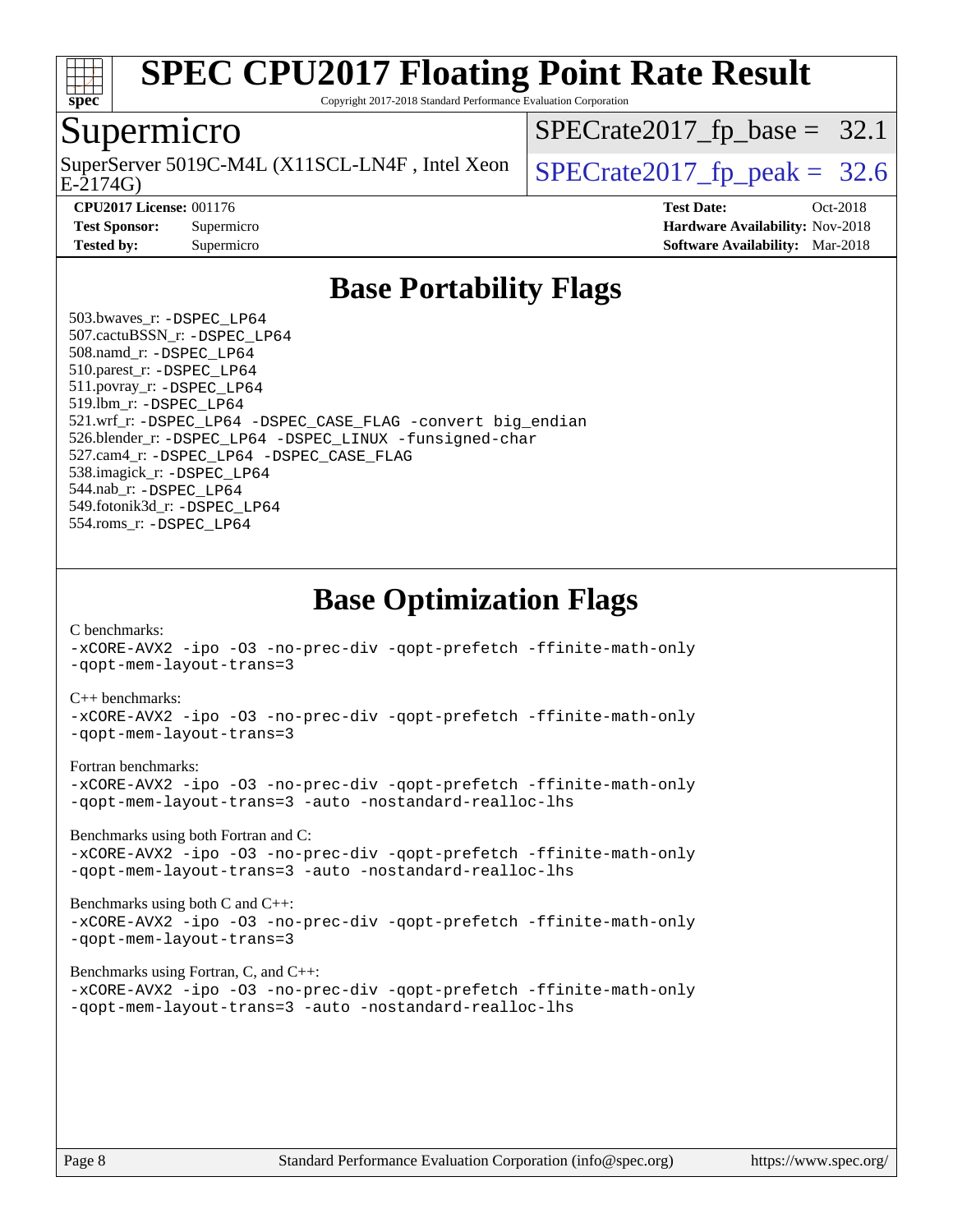

Copyright 2017-2018 Standard Performance Evaluation Corporation

### Supermicro

E-2174G) SuperServer 5019C-M4L (X11SCL-LN4F, Intel Xeon  $\big|$  [SPECrate2017\\_fp\\_peak =](http://www.spec.org/auto/cpu2017/Docs/result-fields.html#SPECrate2017fppeak) 32.6

 $SPECrate2017_fp\_base = 32.1$ 

**[CPU2017 License:](http://www.spec.org/auto/cpu2017/Docs/result-fields.html#CPU2017License)** 001176 **[Test Date:](http://www.spec.org/auto/cpu2017/Docs/result-fields.html#TestDate)** Oct-2018 **[Test Sponsor:](http://www.spec.org/auto/cpu2017/Docs/result-fields.html#TestSponsor)** Supermicro **[Hardware Availability:](http://www.spec.org/auto/cpu2017/Docs/result-fields.html#HardwareAvailability)** Nov-2018 **[Tested by:](http://www.spec.org/auto/cpu2017/Docs/result-fields.html#Testedby)** Supermicro **[Software Availability:](http://www.spec.org/auto/cpu2017/Docs/result-fields.html#SoftwareAvailability)** Mar-2018

## **[Peak Compiler Invocation](http://www.spec.org/auto/cpu2017/Docs/result-fields.html#PeakCompilerInvocation)**

[C benchmarks:](http://www.spec.org/auto/cpu2017/Docs/result-fields.html#Cbenchmarks) [icc -m64 -std=c11](http://www.spec.org/cpu2017/results/res2018q4/cpu2017-20181112-09632.flags.html#user_CCpeak_intel_icc_64bit_c11_33ee0cdaae7deeeab2a9725423ba97205ce30f63b9926c2519791662299b76a0318f32ddfffdc46587804de3178b4f9328c46fa7c2b0cd779d7a61945c91cd35)

[C++ benchmarks:](http://www.spec.org/auto/cpu2017/Docs/result-fields.html#CXXbenchmarks) [icpc -m64](http://www.spec.org/cpu2017/results/res2018q4/cpu2017-20181112-09632.flags.html#user_CXXpeak_intel_icpc_64bit_4ecb2543ae3f1412ef961e0650ca070fec7b7afdcd6ed48761b84423119d1bf6bdf5cad15b44d48e7256388bc77273b966e5eb805aefd121eb22e9299b2ec9d9)

[Fortran benchmarks](http://www.spec.org/auto/cpu2017/Docs/result-fields.html#Fortranbenchmarks): [ifort -m64](http://www.spec.org/cpu2017/results/res2018q4/cpu2017-20181112-09632.flags.html#user_FCpeak_intel_ifort_64bit_24f2bb282fbaeffd6157abe4f878425411749daecae9a33200eee2bee2fe76f3b89351d69a8130dd5949958ce389cf37ff59a95e7a40d588e8d3a57e0c3fd751)

[Benchmarks using both Fortran and C:](http://www.spec.org/auto/cpu2017/Docs/result-fields.html#BenchmarksusingbothFortranandC) [ifort -m64](http://www.spec.org/cpu2017/results/res2018q4/cpu2017-20181112-09632.flags.html#user_CC_FCpeak_intel_ifort_64bit_24f2bb282fbaeffd6157abe4f878425411749daecae9a33200eee2bee2fe76f3b89351d69a8130dd5949958ce389cf37ff59a95e7a40d588e8d3a57e0c3fd751) [icc -m64 -std=c11](http://www.spec.org/cpu2017/results/res2018q4/cpu2017-20181112-09632.flags.html#user_CC_FCpeak_intel_icc_64bit_c11_33ee0cdaae7deeeab2a9725423ba97205ce30f63b9926c2519791662299b76a0318f32ddfffdc46587804de3178b4f9328c46fa7c2b0cd779d7a61945c91cd35)

[Benchmarks using both C and C++](http://www.spec.org/auto/cpu2017/Docs/result-fields.html#BenchmarksusingbothCandCXX): [icpc -m64](http://www.spec.org/cpu2017/results/res2018q4/cpu2017-20181112-09632.flags.html#user_CC_CXXpeak_intel_icpc_64bit_4ecb2543ae3f1412ef961e0650ca070fec7b7afdcd6ed48761b84423119d1bf6bdf5cad15b44d48e7256388bc77273b966e5eb805aefd121eb22e9299b2ec9d9) [icc -m64 -std=c11](http://www.spec.org/cpu2017/results/res2018q4/cpu2017-20181112-09632.flags.html#user_CC_CXXpeak_intel_icc_64bit_c11_33ee0cdaae7deeeab2a9725423ba97205ce30f63b9926c2519791662299b76a0318f32ddfffdc46587804de3178b4f9328c46fa7c2b0cd779d7a61945c91cd35)

[Benchmarks using Fortran, C, and C++:](http://www.spec.org/auto/cpu2017/Docs/result-fields.html#BenchmarksusingFortranCandCXX) [icpc -m64](http://www.spec.org/cpu2017/results/res2018q4/cpu2017-20181112-09632.flags.html#user_CC_CXX_FCpeak_intel_icpc_64bit_4ecb2543ae3f1412ef961e0650ca070fec7b7afdcd6ed48761b84423119d1bf6bdf5cad15b44d48e7256388bc77273b966e5eb805aefd121eb22e9299b2ec9d9) [icc -m64 -std=c11](http://www.spec.org/cpu2017/results/res2018q4/cpu2017-20181112-09632.flags.html#user_CC_CXX_FCpeak_intel_icc_64bit_c11_33ee0cdaae7deeeab2a9725423ba97205ce30f63b9926c2519791662299b76a0318f32ddfffdc46587804de3178b4f9328c46fa7c2b0cd779d7a61945c91cd35) [ifort -m64](http://www.spec.org/cpu2017/results/res2018q4/cpu2017-20181112-09632.flags.html#user_CC_CXX_FCpeak_intel_ifort_64bit_24f2bb282fbaeffd6157abe4f878425411749daecae9a33200eee2bee2fe76f3b89351d69a8130dd5949958ce389cf37ff59a95e7a40d588e8d3a57e0c3fd751)

**[Peak Portability Flags](http://www.spec.org/auto/cpu2017/Docs/result-fields.html#PeakPortabilityFlags)**

Same as Base Portability Flags

### **[Peak Optimization Flags](http://www.spec.org/auto/cpu2017/Docs/result-fields.html#PeakOptimizationFlags)**

[C benchmarks](http://www.spec.org/auto/cpu2017/Docs/result-fields.html#Cbenchmarks):

```
 519.lbm_r: -prof-gen(pass 1) -prof-use(pass 2) -ipo -xCORE-AVX2 -O3
-no-prec-div -qopt-prefetch -ffinite-math-only
-qopt-mem-layout-trans=3
 538.imagick_r: -xCORE-AVX2 -ipo -O3 -no-prec-div -qopt-prefetch
-ffinite-math-only -qopt-mem-layout-trans=3
 544.nab_r: Same as 538.imagick_r
C++ benchmarks: 
 508.namd_r: -prof-gen(pass 1) -prof-use(pass 2) -ipo -xCORE-AVX2 -O3
-no-prec-div -qopt-prefetch -ffinite-math-only
-qopt-mem-layout-trans=3
```
**(Continued on next page)**

Page 9 Standard Performance Evaluation Corporation [\(info@spec.org\)](mailto:info@spec.org) <https://www.spec.org/>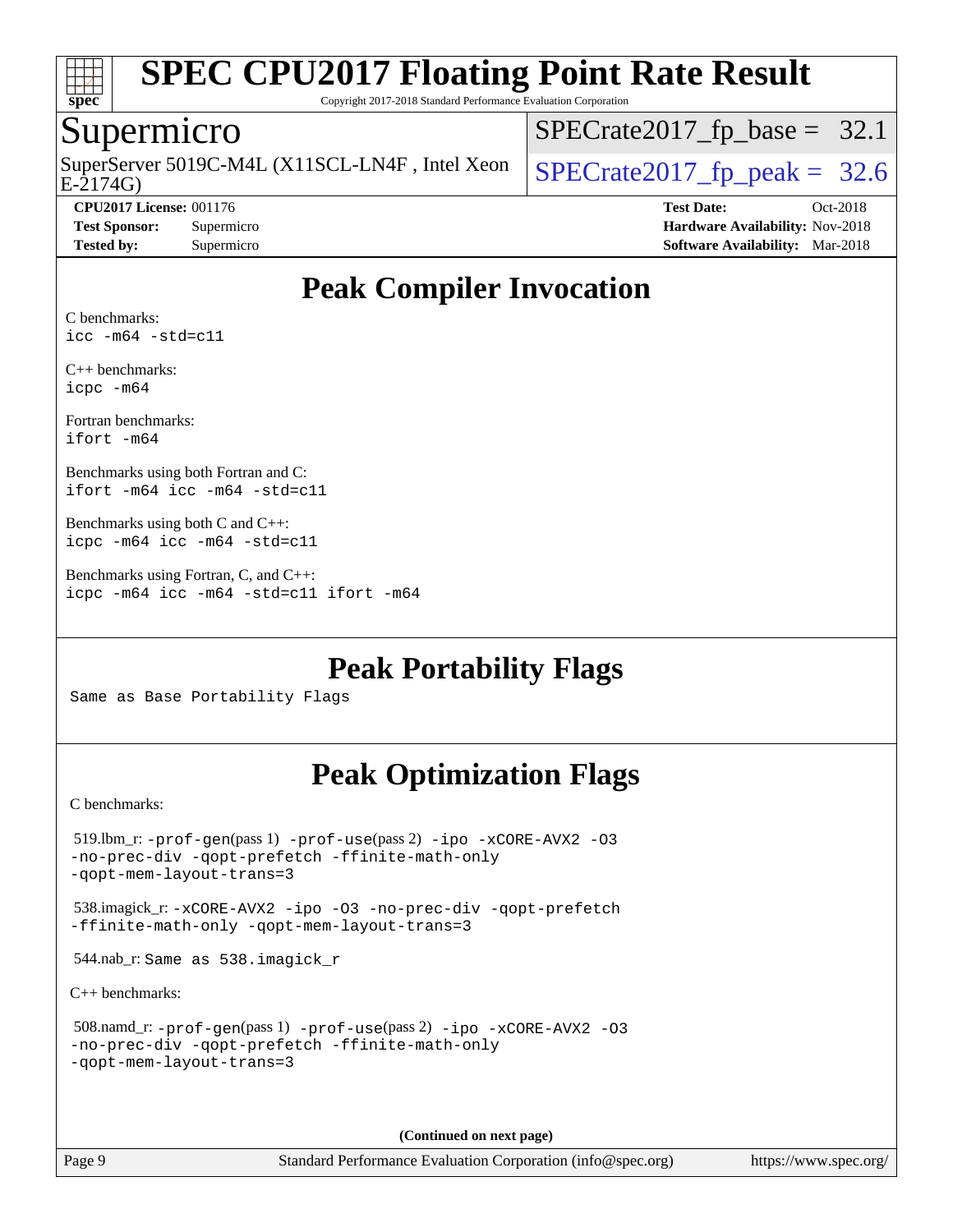

Copyright 2017-2018 Standard Performance Evaluation Corporation

### Supermicro

E-2174G) SuperServer 5019C-M4L (X11SCL-LN4F, Intel Xeon  $\left|$  [SPECrate2017\\_fp\\_peak =](http://www.spec.org/auto/cpu2017/Docs/result-fields.html#SPECrate2017fppeak) 32.6

 $SPECrate2017_fp\_base = 32.1$ 

**[CPU2017 License:](http://www.spec.org/auto/cpu2017/Docs/result-fields.html#CPU2017License)** 001176 **[Test Date:](http://www.spec.org/auto/cpu2017/Docs/result-fields.html#TestDate)** Oct-2018 **[Test Sponsor:](http://www.spec.org/auto/cpu2017/Docs/result-fields.html#TestSponsor)** Supermicro **[Hardware Availability:](http://www.spec.org/auto/cpu2017/Docs/result-fields.html#HardwareAvailability)** Nov-2018 **[Tested by:](http://www.spec.org/auto/cpu2017/Docs/result-fields.html#Testedby)** Supermicro **[Software Availability:](http://www.spec.org/auto/cpu2017/Docs/result-fields.html#SoftwareAvailability)** Mar-2018

# **[Peak Optimization Flags \(Continued\)](http://www.spec.org/auto/cpu2017/Docs/result-fields.html#PeakOptimizationFlags)**

 $510.parest_r:$  basepeak = yes

[Fortran benchmarks](http://www.spec.org/auto/cpu2017/Docs/result-fields.html#Fortranbenchmarks):

503.bwaves\_r: basepeak = yes

 549.fotonik3d\_r: [-xCORE-AVX2](http://www.spec.org/cpu2017/results/res2018q4/cpu2017-20181112-09632.flags.html#user_peakFOPTIMIZE549_fotonik3d_r_f-xCORE-AVX2) [-ipo](http://www.spec.org/cpu2017/results/res2018q4/cpu2017-20181112-09632.flags.html#user_peakFOPTIMIZE549_fotonik3d_r_f-ipo) [-O3](http://www.spec.org/cpu2017/results/res2018q4/cpu2017-20181112-09632.flags.html#user_peakFOPTIMIZE549_fotonik3d_r_f-O3) [-no-prec-div](http://www.spec.org/cpu2017/results/res2018q4/cpu2017-20181112-09632.flags.html#user_peakFOPTIMIZE549_fotonik3d_r_f-no-prec-div) [-qopt-prefetch](http://www.spec.org/cpu2017/results/res2018q4/cpu2017-20181112-09632.flags.html#user_peakFOPTIMIZE549_fotonik3d_r_f-qopt-prefetch) [-ffinite-math-only](http://www.spec.org/cpu2017/results/res2018q4/cpu2017-20181112-09632.flags.html#user_peakFOPTIMIZE549_fotonik3d_r_f_finite_math_only_cb91587bd2077682c4b38af759c288ed7c732db004271a9512da14a4f8007909a5f1427ecbf1a0fb78ff2a814402c6114ac565ca162485bbcae155b5e4258871) [-qopt-mem-layout-trans=3](http://www.spec.org/cpu2017/results/res2018q4/cpu2017-20181112-09632.flags.html#user_peakFOPTIMIZE549_fotonik3d_r_f-qopt-mem-layout-trans_de80db37974c74b1f0e20d883f0b675c88c3b01e9d123adea9b28688d64333345fb62bc4a798493513fdb68f60282f9a726aa07f478b2f7113531aecce732043) [-auto](http://www.spec.org/cpu2017/results/res2018q4/cpu2017-20181112-09632.flags.html#user_peakFOPTIMIZE549_fotonik3d_r_f-auto) [-nostandard-realloc-lhs](http://www.spec.org/cpu2017/results/res2018q4/cpu2017-20181112-09632.flags.html#user_peakEXTRA_FOPTIMIZE549_fotonik3d_r_f_2003_std_realloc_82b4557e90729c0f113870c07e44d33d6f5a304b4f63d4c15d2d0f1fab99f5daaed73bdb9275d9ae411527f28b936061aa8b9c8f2d63842963b95c9dd6426b8a)

 554.roms\_r: [-prof-gen](http://www.spec.org/cpu2017/results/res2018q4/cpu2017-20181112-09632.flags.html#user_peakPASS1_FFLAGSPASS1_LDFLAGS554_roms_r_prof_gen_5aa4926d6013ddb2a31985c654b3eb18169fc0c6952a63635c234f711e6e63dd76e94ad52365559451ec499a2cdb89e4dc58ba4c67ef54ca681ffbe1461d6b36)(pass 1) [-prof-use](http://www.spec.org/cpu2017/results/res2018q4/cpu2017-20181112-09632.flags.html#user_peakPASS2_FFLAGSPASS2_LDFLAGS554_roms_r_prof_use_1a21ceae95f36a2b53c25747139a6c16ca95bd9def2a207b4f0849963b97e94f5260e30a0c64f4bb623698870e679ca08317ef8150905d41bd88c6f78df73f19)(pass 2) [-ipo](http://www.spec.org/cpu2017/results/res2018q4/cpu2017-20181112-09632.flags.html#user_peakPASS1_FOPTIMIZEPASS2_FOPTIMIZE554_roms_r_f-ipo) [-xCORE-AVX2](http://www.spec.org/cpu2017/results/res2018q4/cpu2017-20181112-09632.flags.html#user_peakPASS2_FOPTIMIZE554_roms_r_f-xCORE-AVX2) [-O3](http://www.spec.org/cpu2017/results/res2018q4/cpu2017-20181112-09632.flags.html#user_peakPASS1_FOPTIMIZEPASS2_FOPTIMIZE554_roms_r_f-O3) [-no-prec-div](http://www.spec.org/cpu2017/results/res2018q4/cpu2017-20181112-09632.flags.html#user_peakPASS1_FOPTIMIZEPASS2_FOPTIMIZE554_roms_r_f-no-prec-div) [-qopt-prefetch](http://www.spec.org/cpu2017/results/res2018q4/cpu2017-20181112-09632.flags.html#user_peakPASS1_FOPTIMIZEPASS2_FOPTIMIZE554_roms_r_f-qopt-prefetch) [-ffinite-math-only](http://www.spec.org/cpu2017/results/res2018q4/cpu2017-20181112-09632.flags.html#user_peakPASS1_FOPTIMIZEPASS2_FOPTIMIZE554_roms_r_f_finite_math_only_cb91587bd2077682c4b38af759c288ed7c732db004271a9512da14a4f8007909a5f1427ecbf1a0fb78ff2a814402c6114ac565ca162485bbcae155b5e4258871) [-qopt-mem-layout-trans=3](http://www.spec.org/cpu2017/results/res2018q4/cpu2017-20181112-09632.flags.html#user_peakPASS1_FOPTIMIZEPASS2_FOPTIMIZE554_roms_r_f-qopt-mem-layout-trans_de80db37974c74b1f0e20d883f0b675c88c3b01e9d123adea9b28688d64333345fb62bc4a798493513fdb68f60282f9a726aa07f478b2f7113531aecce732043) [-auto](http://www.spec.org/cpu2017/results/res2018q4/cpu2017-20181112-09632.flags.html#user_peakPASS2_FOPTIMIZE554_roms_r_f-auto) [-nostandard-realloc-lhs](http://www.spec.org/cpu2017/results/res2018q4/cpu2017-20181112-09632.flags.html#user_peakEXTRA_FOPTIMIZE554_roms_r_f_2003_std_realloc_82b4557e90729c0f113870c07e44d33d6f5a304b4f63d4c15d2d0f1fab99f5daaed73bdb9275d9ae411527f28b936061aa8b9c8f2d63842963b95c9dd6426b8a)

[Benchmarks using both Fortran and C](http://www.spec.org/auto/cpu2017/Docs/result-fields.html#BenchmarksusingbothFortranandC):

 521.wrf\_r: [-prof-gen](http://www.spec.org/cpu2017/results/res2018q4/cpu2017-20181112-09632.flags.html#user_peakPASS1_CFLAGSPASS1_FFLAGSPASS1_LDFLAGS521_wrf_r_prof_gen_5aa4926d6013ddb2a31985c654b3eb18169fc0c6952a63635c234f711e6e63dd76e94ad52365559451ec499a2cdb89e4dc58ba4c67ef54ca681ffbe1461d6b36)(pass 1) [-prof-use](http://www.spec.org/cpu2017/results/res2018q4/cpu2017-20181112-09632.flags.html#user_peakPASS2_CFLAGSPASS2_FFLAGSPASS2_LDFLAGS521_wrf_r_prof_use_1a21ceae95f36a2b53c25747139a6c16ca95bd9def2a207b4f0849963b97e94f5260e30a0c64f4bb623698870e679ca08317ef8150905d41bd88c6f78df73f19)(pass 2) [-ipo](http://www.spec.org/cpu2017/results/res2018q4/cpu2017-20181112-09632.flags.html#user_peakPASS1_COPTIMIZEPASS1_FOPTIMIZEPASS2_COPTIMIZEPASS2_FOPTIMIZE521_wrf_r_f-ipo) [-xCORE-AVX2](http://www.spec.org/cpu2017/results/res2018q4/cpu2017-20181112-09632.flags.html#user_peakPASS2_COPTIMIZEPASS2_FOPTIMIZE521_wrf_r_f-xCORE-AVX2) [-O3](http://www.spec.org/cpu2017/results/res2018q4/cpu2017-20181112-09632.flags.html#user_peakPASS1_COPTIMIZEPASS1_FOPTIMIZEPASS2_COPTIMIZEPASS2_FOPTIMIZE521_wrf_r_f-O3) [-no-prec-div](http://www.spec.org/cpu2017/results/res2018q4/cpu2017-20181112-09632.flags.html#user_peakPASS1_COPTIMIZEPASS1_FOPTIMIZEPASS2_COPTIMIZEPASS2_FOPTIMIZE521_wrf_r_f-no-prec-div) [-qopt-prefetch](http://www.spec.org/cpu2017/results/res2018q4/cpu2017-20181112-09632.flags.html#user_peakPASS1_COPTIMIZEPASS1_FOPTIMIZEPASS2_COPTIMIZEPASS2_FOPTIMIZE521_wrf_r_f-qopt-prefetch) [-ffinite-math-only](http://www.spec.org/cpu2017/results/res2018q4/cpu2017-20181112-09632.flags.html#user_peakPASS1_COPTIMIZEPASS1_FOPTIMIZEPASS2_COPTIMIZEPASS2_FOPTIMIZE521_wrf_r_f_finite_math_only_cb91587bd2077682c4b38af759c288ed7c732db004271a9512da14a4f8007909a5f1427ecbf1a0fb78ff2a814402c6114ac565ca162485bbcae155b5e4258871) [-qopt-mem-layout-trans=3](http://www.spec.org/cpu2017/results/res2018q4/cpu2017-20181112-09632.flags.html#user_peakPASS1_COPTIMIZEPASS1_FOPTIMIZEPASS2_COPTIMIZEPASS2_FOPTIMIZE521_wrf_r_f-qopt-mem-layout-trans_de80db37974c74b1f0e20d883f0b675c88c3b01e9d123adea9b28688d64333345fb62bc4a798493513fdb68f60282f9a726aa07f478b2f7113531aecce732043) [-auto](http://www.spec.org/cpu2017/results/res2018q4/cpu2017-20181112-09632.flags.html#user_peakPASS2_FOPTIMIZE521_wrf_r_f-auto) [-nostandard-realloc-lhs](http://www.spec.org/cpu2017/results/res2018q4/cpu2017-20181112-09632.flags.html#user_peakEXTRA_FOPTIMIZE521_wrf_r_f_2003_std_realloc_82b4557e90729c0f113870c07e44d33d6f5a304b4f63d4c15d2d0f1fab99f5daaed73bdb9275d9ae411527f28b936061aa8b9c8f2d63842963b95c9dd6426b8a)

 $527.cam4_r$ : basepeak = yes

[Benchmarks using both C and C++](http://www.spec.org/auto/cpu2017/Docs/result-fields.html#BenchmarksusingbothCandCXX):

 511.povray\_r: [-prof-gen](http://www.spec.org/cpu2017/results/res2018q4/cpu2017-20181112-09632.flags.html#user_peakPASS1_CFLAGSPASS1_CXXFLAGSPASS1_LDFLAGS511_povray_r_prof_gen_5aa4926d6013ddb2a31985c654b3eb18169fc0c6952a63635c234f711e6e63dd76e94ad52365559451ec499a2cdb89e4dc58ba4c67ef54ca681ffbe1461d6b36)(pass 1) [-prof-use](http://www.spec.org/cpu2017/results/res2018q4/cpu2017-20181112-09632.flags.html#user_peakPASS2_CFLAGSPASS2_CXXFLAGSPASS2_LDFLAGS511_povray_r_prof_use_1a21ceae95f36a2b53c25747139a6c16ca95bd9def2a207b4f0849963b97e94f5260e30a0c64f4bb623698870e679ca08317ef8150905d41bd88c6f78df73f19)(pass 2) [-ipo](http://www.spec.org/cpu2017/results/res2018q4/cpu2017-20181112-09632.flags.html#user_peakPASS1_COPTIMIZEPASS1_CXXOPTIMIZEPASS2_COPTIMIZEPASS2_CXXOPTIMIZE511_povray_r_f-ipo) [-xCORE-AVX2](http://www.spec.org/cpu2017/results/res2018q4/cpu2017-20181112-09632.flags.html#user_peakPASS2_COPTIMIZEPASS2_CXXOPTIMIZE511_povray_r_f-xCORE-AVX2) [-O3](http://www.spec.org/cpu2017/results/res2018q4/cpu2017-20181112-09632.flags.html#user_peakPASS1_COPTIMIZEPASS1_CXXOPTIMIZEPASS2_COPTIMIZEPASS2_CXXOPTIMIZE511_povray_r_f-O3) [-no-prec-div](http://www.spec.org/cpu2017/results/res2018q4/cpu2017-20181112-09632.flags.html#user_peakPASS1_COPTIMIZEPASS1_CXXOPTIMIZEPASS2_COPTIMIZEPASS2_CXXOPTIMIZE511_povray_r_f-no-prec-div) [-qopt-prefetch](http://www.spec.org/cpu2017/results/res2018q4/cpu2017-20181112-09632.flags.html#user_peakPASS1_COPTIMIZEPASS1_CXXOPTIMIZEPASS2_COPTIMIZEPASS2_CXXOPTIMIZE511_povray_r_f-qopt-prefetch) [-ffinite-math-only](http://www.spec.org/cpu2017/results/res2018q4/cpu2017-20181112-09632.flags.html#user_peakPASS1_COPTIMIZEPASS1_CXXOPTIMIZEPASS2_COPTIMIZEPASS2_CXXOPTIMIZE511_povray_r_f_finite_math_only_cb91587bd2077682c4b38af759c288ed7c732db004271a9512da14a4f8007909a5f1427ecbf1a0fb78ff2a814402c6114ac565ca162485bbcae155b5e4258871) [-qopt-mem-layout-trans=3](http://www.spec.org/cpu2017/results/res2018q4/cpu2017-20181112-09632.flags.html#user_peakPASS1_COPTIMIZEPASS1_CXXOPTIMIZEPASS2_COPTIMIZEPASS2_CXXOPTIMIZE511_povray_r_f-qopt-mem-layout-trans_de80db37974c74b1f0e20d883f0b675c88c3b01e9d123adea9b28688d64333345fb62bc4a798493513fdb68f60282f9a726aa07f478b2f7113531aecce732043)

526.blender\_r: basepeak = yes

[Benchmarks using Fortran, C, and C++:](http://www.spec.org/auto/cpu2017/Docs/result-fields.html#BenchmarksusingFortranCandCXX)

 $507$ .cactu $BSSN$  r: basepeak = yes

The flags files that were used to format this result can be browsed at <http://www.spec.org/cpu2017/flags/Intel-ic18.0-official-linux64.2017-12-21.html> <http://www.spec.org/cpu2017/flags/Default-Platform-Flags.html>

You can also download the XML flags sources by saving the following links: <http://www.spec.org/cpu2017/flags/Intel-ic18.0-official-linux64.2017-12-21.xml> <http://www.spec.org/cpu2017/flags/Default-Platform-Flags.xml>